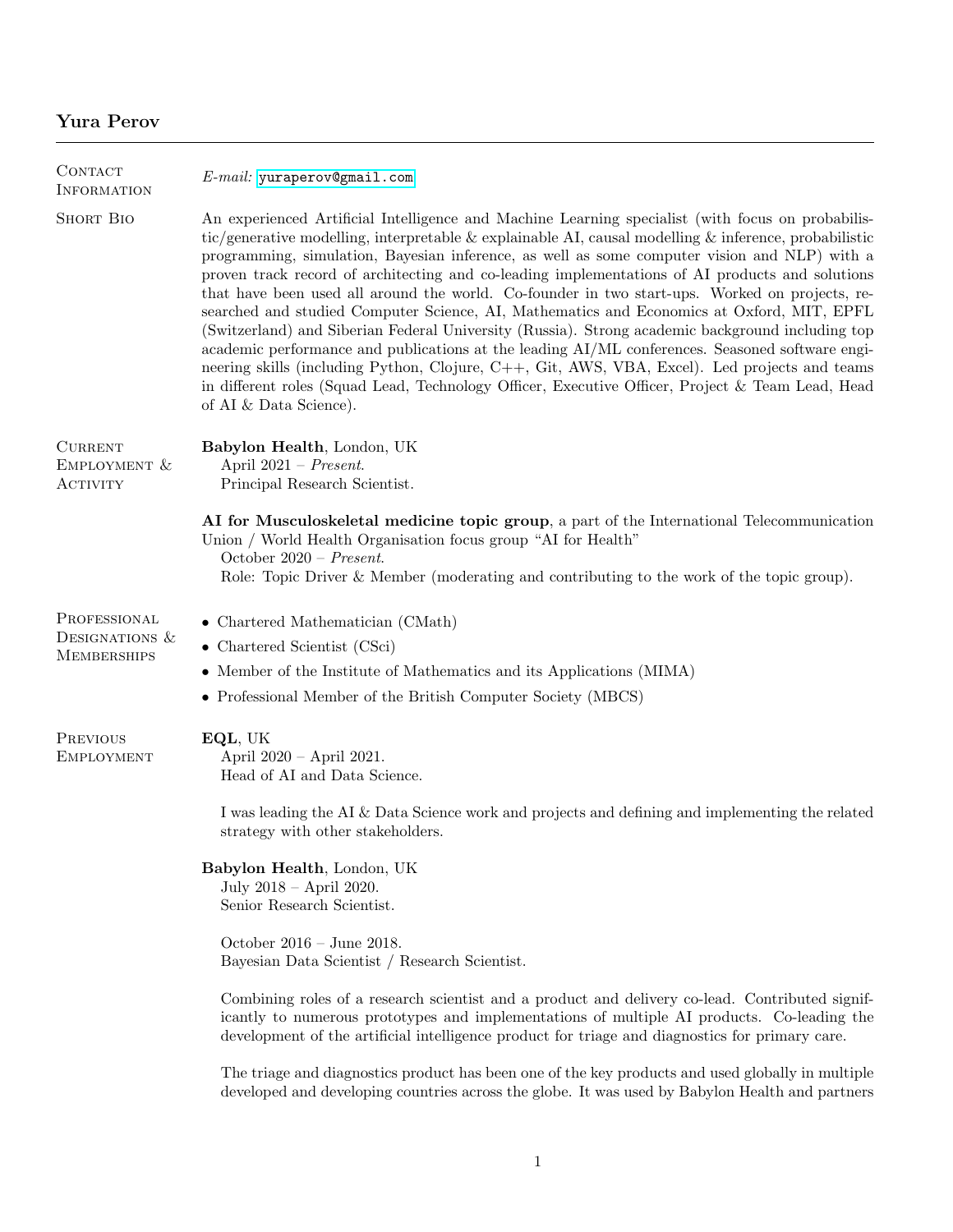including Samsung and Prudential.

Squad Co-Lead<sup>[1](#page-1-0)</sup> for an applied AI research squad (focused on modelling, statistical inference and efficient AI-supported decision making), with 18 people (including me) contributing to the projects of this team. Was leading the development and implementation of scientific innovations that significantly improve the quality as well as reduce the cost of using the product (more than 50 times). These solutions were deployed and used in production.

Leading work on a project for the International Telecommunication Union / World Health Organisation's Focus Group "Artificial Intelligence For Health", as well contributing to the partnership with University Hospitals Birmingham.

Worked on a version of a symptom selector (to allow a user to input their initial information) used in production and developed prototypes of using the BERT Transformer model for medical text applications.

Contributing to the work on material preparations and participating in the presentations for commercial partnerships and investment fundraising.

PUBLICATIONS See my Google Scholar profile: <https://scholar.google.co.uk/citations?user=xjXQBqkAAAAJ>.

#### Education / City, University of London

**QUALIFICATIONS** 

October – December 2019.

Short course "Leadership and Management: an Introduction".

Oxford University, Department of Engineering Science, Wolfson College, Oxford, UK

October 2014 – May 2016.

Master's of Science by Research *(this full-time MScR generally requires 2 years of research)*. Studies and research in Machine Learning and Artificial Intelligence, in particular in Probabilistic Programming. Supervised by Prof. Frank Wood. Master's thesis "Applications of Probabilistic Programming".

Examiners: Prof. Nando de Freitas (mid-term), Prof. Michael Osborne (mid-term and final), Prof. Zoubin Ghahramani (final).

Oxford University, Department of Engineering Science, Somerville College, Oxford, UK October 2013 – October 2014. Visiting Student in Prof. Frank Wood's group.

### Siberian Federal University, Krasnoyarsk, Russia

2010–2014.

Bachelor's degree in Mathematics (Bachelor of Science in Mathematics<sup>[2](#page-1-1)</sup>) with honours *(the degree* requires 4 years of full-time study) from the Institute of Mathematics and Computer Science. GPA 5.0/5.0. Thesis "Generative Probabilistic Programming" (in Russian).

#### Massachusetts Institute of Technology, Cambridge, MA, USA

January 2012 – August 2012 (remotely), September 2012 – August 2013 (in person).

Computer Science and Artificial Intelligence Laboratory (EECS/BCS).

Visiting student in the Computational Cognitive Science Group (Prof. Tenenbaum) and the Probabilistic Computing Group (Dr Mansinghka).

<span id="page-1-0"></span> $1$ See <https://www.mckinsey.com/business-functions/organization/our-insights/the-agile-manager> for details on management structure in Agile Development.

<span id="page-1-1"></span> $^2\mathrm{As}$  in the certified translation of the degree from Russian to English.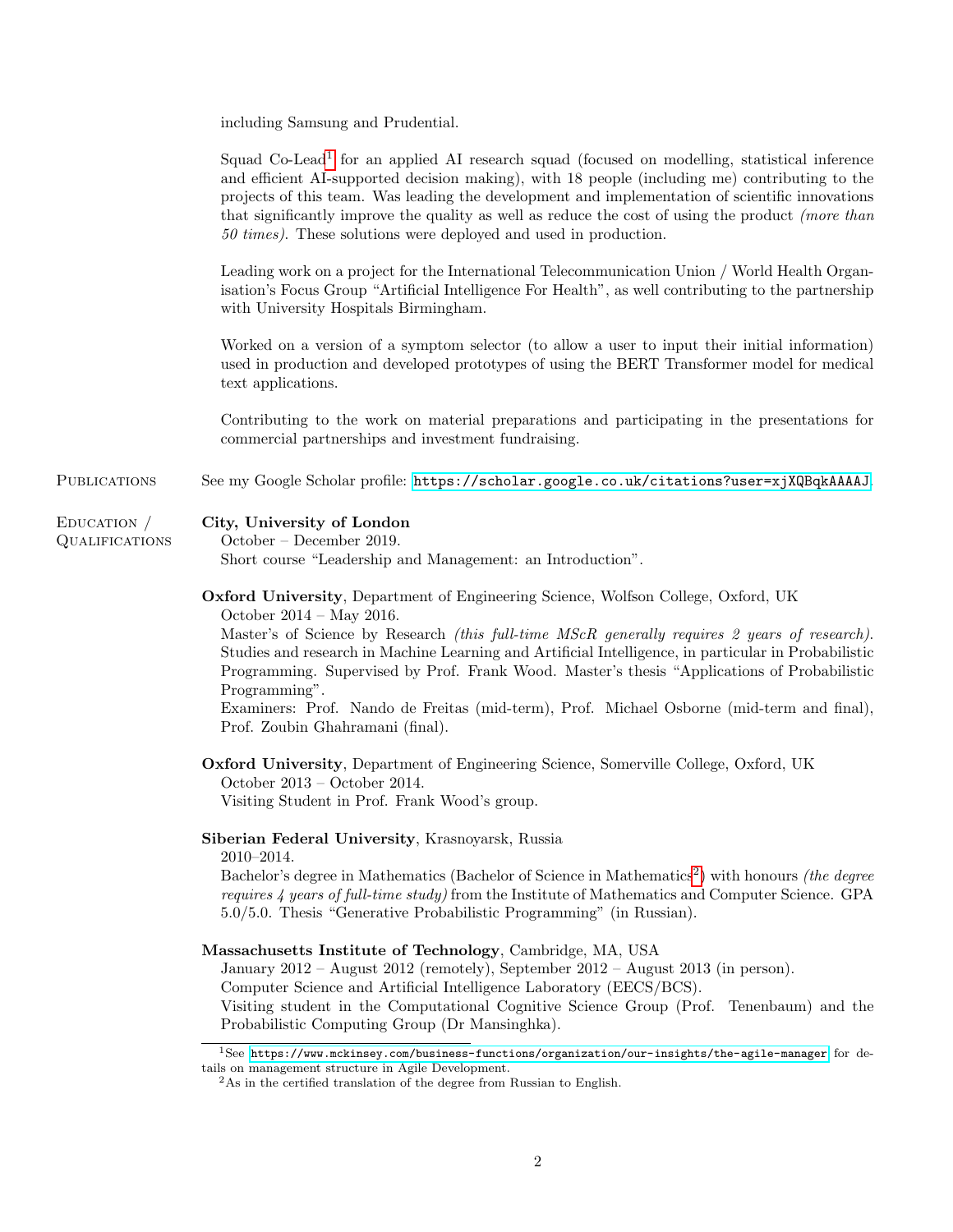|                        | Yandex School of Data Analysis, Moscow, Russia<br>Autumn Term, 2011.<br>Computer Science Department, 3 Master's-level courses (remotely). GPA 5.0/5.0.                                                                                                                                                                                                                                                |
|------------------------|-------------------------------------------------------------------------------------------------------------------------------------------------------------------------------------------------------------------------------------------------------------------------------------------------------------------------------------------------------------------------------------------------------|
|                        | Siberian Federal University, Krasnoyarsk, Russia<br>2008–2010 (2 years of Bachelor's degree studies).<br>Faculty of Economics. GPA 5.0/5.0.                                                                                                                                                                                                                                                           |
|                        | Gymnasium $#3$ , Krasnoyarsk, Russia<br>1997-2008.<br>Final GPA $5.0/5.0$ .                                                                                                                                                                                                                                                                                                                           |
| LANGUAGES              | English (fluent), Russian (native).                                                                                                                                                                                                                                                                                                                                                                   |
| <b>SKILLS</b>          | • Artificial Intelligence / Machine Learning: Bayesian and Causal Modelling and Inference, Monte<br>Carlo methods (especially Markov Chain MC and Sequential MC) and other inference methods,<br>Probabilistic Programming, Optimisation, applications of Computer Vision and Natural Lan-<br>guage Processing. Experience with other major areas of Machine Learning (including Neural<br>Networks). |
|                        | • Languages and technologies: Python (including matplotlib, scikit-learn, numpy, scipy), $C++,$<br>Clojure, TensorFlow, Git, AWS, Scheme, PHP, MATLAB, SQL/MySQL, ActionScript (Adobe<br>Flash), HTML, JavaScript, Visual Basic, VBA, Church, Venture, Anglican, ZeroMQ. 16 years of<br>software engineering experience.                                                                              |
| ACADEMIC<br>EXPERIENCE | Southampton University, Southampton, UK<br>Probabilistic Programming Workshop<br>22nd of March, 2016<br>• Co-organised a workshop on probabilistic programming (using Anglican and Invrea's Scenarios<br>Excel Plugin).                                                                                                                                                                               |
|                        | Oxford University, Oxford, UK<br>Master's by Research student, and previously Visiting Student<br>October 2013 – May 2016<br>• Research on probabilistic programming (generative modelling, Bayesian inference, MCMC and<br>SMC), neural networks (especially their applications for better probabilistic inference), and<br>automatic program synthesis.                                             |
|                        | • Contributed to probabilistic programming language and system "Anglican". https://probprog.<br>github.io/anglican/. The system is written in Clojure.                                                                                                                                                                                                                                                |
|                        | • Led with Prof. Frank Wood the Probabilistic Programming Reading Group $2013-2014$ @ Ox-<br>ford.                                                                                                                                                                                                                                                                                                    |
|                        | • Co-organised Bayesian Nonparametrics Lunches 2013–2014 and Machine Learning Lunches<br>2014–2015 (informal seminars) @ Oxford (with Dr François Caron, Prof. Frank Wood, Prof.<br>Yee Whye Teh; Pengyu Wang, Dr Radu Grigore, Prof Hongseok Yang joined as co-organisers<br>in $2014$ ).                                                                                                            |
|                        | • Organised two Brainstorming Strong Artificial Intelligence Forum sessions $@$ Oxford (in 2015)<br>and a Brainstorming strong AI Hackathon $@$ Oxford (in 2016).                                                                                                                                                                                                                                     |
|                        | • Teaching assistant at the Machine Learning Summer School 2014 (Reykjavik, Iceland) for the<br>course "Probabilistic Programming and Bayesian Nonparametrics" by Prof. Frank Wood.                                                                                                                                                                                                                   |
|                        | • Lab demonstrator (teaching assistance) for an Information Engineering Systems class (for a<br>part of it).                                                                                                                                                                                                                                                                                          |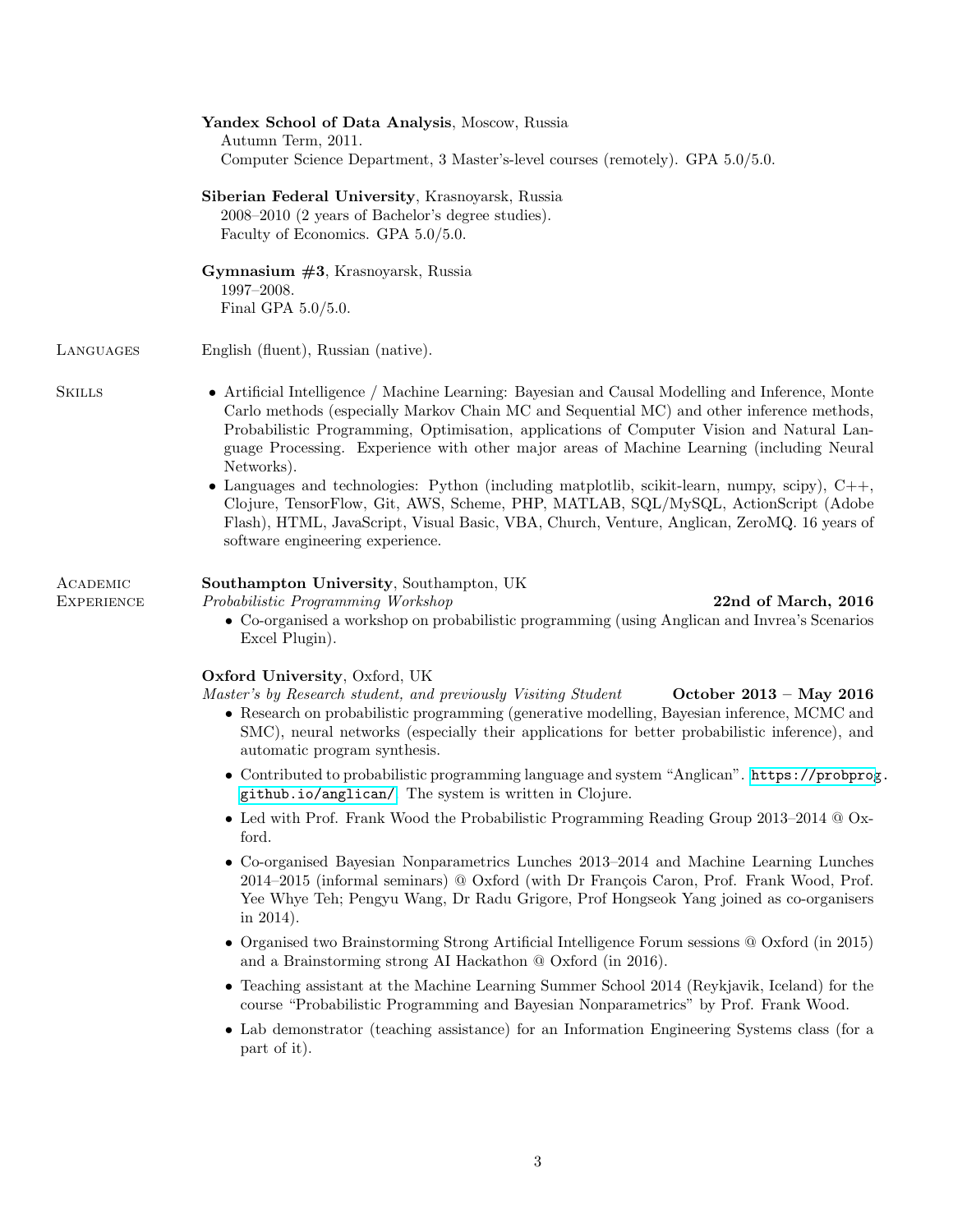#### Massachusetts Institute of Technology, Cambridge, MA USA

#### Research, Visiting Student January 2012 – August 2012 (remotely), September 2012 – August 2013 (visiting student)

- Research in probabilistic programming. Visiting student in the Computational Cognitive Science Group (Prof. Tenenbaum) and the Probabilistic Computing Group (Dr Mansinghka).
- Implemented a prototype Clojure-based MCMC engine for a variant of probabilistic programming language Church, and added a multithreaded approximate MCMC scheme that runs multiple inference steps at the same time.
- Worked as the first lead developer for the Venture project, co-designed its first inference engine prototype, and contributed to the design of the VentureScript language and the overall system architecture. The prototype of Venture was written in C++ and Python.
- Implemented and debugged several Venture programs for machine learning and statistics, including variants of topic modeling, nonparametric clustering, and regression. Also applied topic models to real-world datasets.
- Contributed to research on generative probabilistic graphics programs for breaking simple CAPTCHAs and inferring 3D road scenes. Results were published in our paper "Approximate Bayesian Image Interpretation using Generative Probabilistic Graphics Programs", which was accepted for an oral presentation at NIPS 2013 (oral acceptance rate: 20 papers out of 1420 submissions).
- Contributed to an application of Venture to geophysics, as part of a project with Shell, and visited Shell Research in Houston, TX, to support a presentation of preliminary results.
- The visit and research was supported by Russian President's Fellowship and Google "Rethinking AI" Grant.

#### Ecole Polytechnique Fédérale de Lausanne, Switzerland

#### Summer Intern June 2012 – August 2012

• Research in machine learning, AI and robotics. Project "Locomotion of Modular Robots: Optimizing Modular Robots Locomotion in Simulation and Applying Results to Real-World Robot". School of Engineering, Biorobotics Laboratory. Supervised by Rico Möckel, Massimo Vespignani, Soha Pouya, Stéphane Bonardi, Prof. Auke Jan Ijspeert. Used C++.

#### Siberian Federal University, Krasnoyarsk, Russia

#### Undergraduate Research May 2011 – June 2012

• Undergraduate research in optimisation, genetic algorithms, supervised by Semenkin Evgeniy Stanislavovich<sup>[3](#page-3-0)</sup>.

#### Krasnoyarsk State Pedagogical University, Krasnoyarsk, Russia

### Undergraduate Research 2010–2011

• Co-developed interactive handbook (self-tutor) "Programming" for undergraduate students". The PI of the project: Laletin Nicolay Victorovich<sup>[4](#page-3-1)</sup>. The project was ranked the second in the competition organised by Krasnoyarsk State Pedagogical University.

### Extra Assistantship, Teaching Support and Tutoring

- Indian-Russian Intense Autumn School for Schoolchildren and Students in Computer Science, Pune, India, September 2013. School co-organisation and coordination (educational component). Tutoring of schoolchildren and college/university students in Computer Science: programming languages and artificial intelligence section of the school.
- Spring term, 2010–2011 academic year, Siberian Federal University, Faculty of Mathematics, supporting some parts of courses "Number theory" and "Theoretical mechanics" (as a student

<span id="page-3-0"></span><sup>3</sup>Professor at Siberian Federal University.

<span id="page-3-1"></span><sup>4</sup>Professor at Krasnoyarsk State Pedagogical University.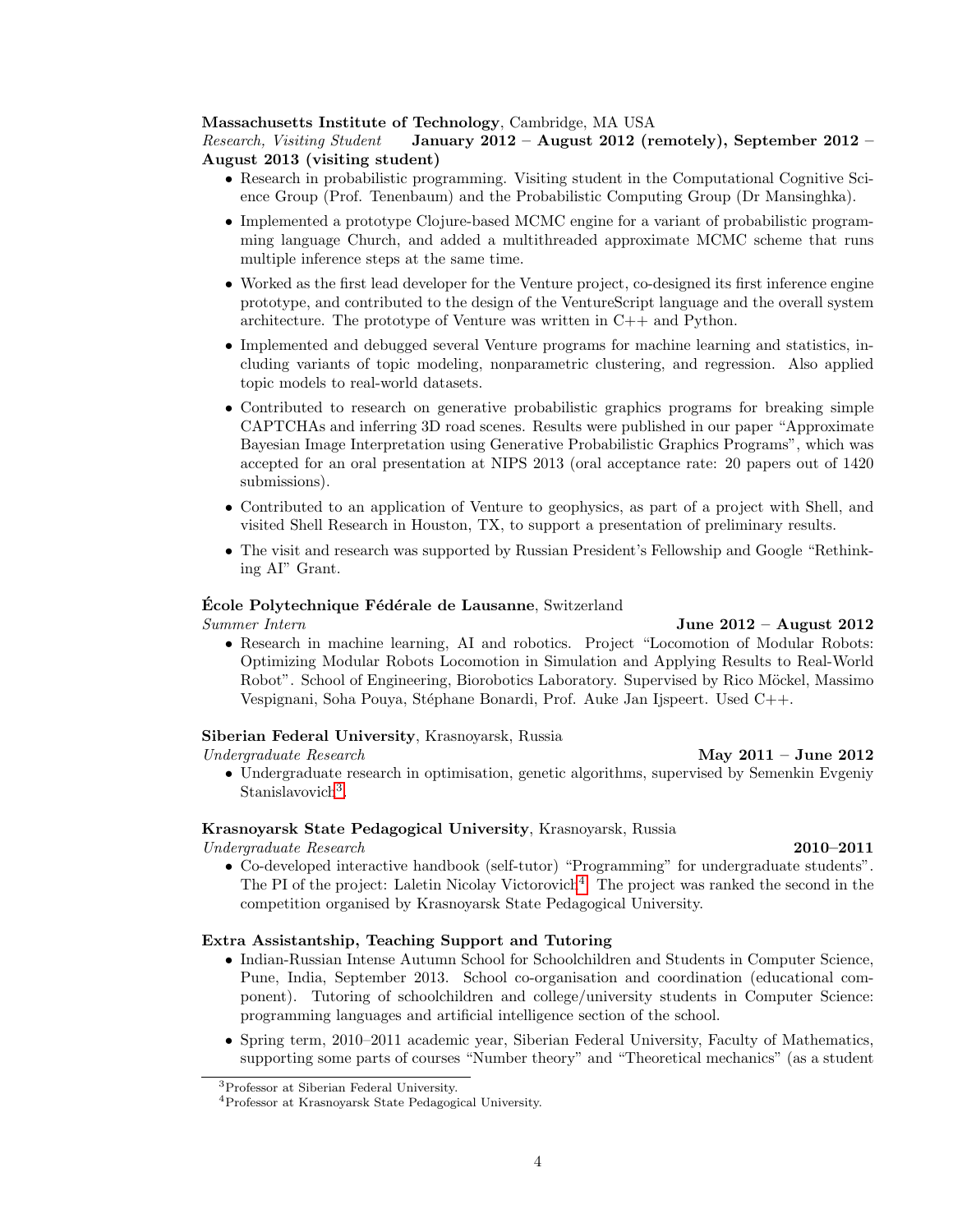of the class, nominated by lecturers).

- Youth Summer (Winter, Autumn, Spring) Computer Science Projects Schools for Schoolchildren, 2008–2010. Took part as a tutor, teacher and co-organiser.
- A presentation with a short intro to Machine Learning / AI for schoolchildren (in Russian, remote). July 2019.

Invrea (start-up), Oxford, UK

Co-founder, Executive Officer January – September 2016 Bringing the state-of-the-art generative modelling machine learning methods (probabilistic programming, sequential / Markov chain Monte Carlo and variational inference) into Microsoft Excel. Leading a team of three.

#### Project and company "Proverim.com"

Co-founder, CTO Autumn of 2007 – 2012

START-UP / **INDUSTRY EXPERIENCE** 

> "Proverim.com" was the system of electronic mark-book and SMS/web notification for schools (more than 50 schools were connected to the service system in 2011/2012). It was run in 9 cities in Russia and franchised to Kazakhstan and Mongolia. I was a co-founder, author of the innovative technology and software, leader of the IT-department (2 subordinates), software engineer, applied machine learning system developer. I combined the work with studies. The technical and machine learning components of the project had been conceived and implemented by me, then advanced by our great team. Used C++, Visual Basic, HTML, and JavaScript.

#### Developer of AIMS web-site

Web-developer 2014

Developed and trained how to maintain a web-site for the EPSRC Centre for Doctoral Training in Autonomous Intelligent Machines and Systems @ Oxford University.

#### Freelancer (web-sites and software developer), Russia

Product and project manager, software engineer 2006–2014 Including the development and support of web-sites.

### Online pageant contests, Krasnoyarsk, Russia

Co-founder, leader, software engineer 2007–2008

Organised city internet-contests "Miss" and "Mister" (online beauty contests, separately for women and men), as well as "Literary City Contest" (online city contests for writers; 5 literary contests were organized).

#### Educational computer games development, Krasnoyarsk, Russia

Product and project manager, software engineer 2007–2008 The collection of six computer games for children "Educational games", leading a team of 5+ people working part-time.

#### Lyceum No. 1310, Moscow

Multiple roles Spring of 2007 One-month training (as a visiting school pupil) at Lyceum No. 1310 (Moscow); technical personal assistant to the director of the lyceum (organising IT-support of All-Russian contest "the Big Game"); software engineer for the project "Publicator" of the Schoolchildren Newspapers Portal (portal.lgo.ru). This project was developed by me and enabled schoolchildren to create online internet newspapers during "the Big Game" event.

#### "IT-company": the group of young freelancers, Krasnoyarskiy region, Russia

Chief of the company 2006–2008 Around 10 part-time subordinates.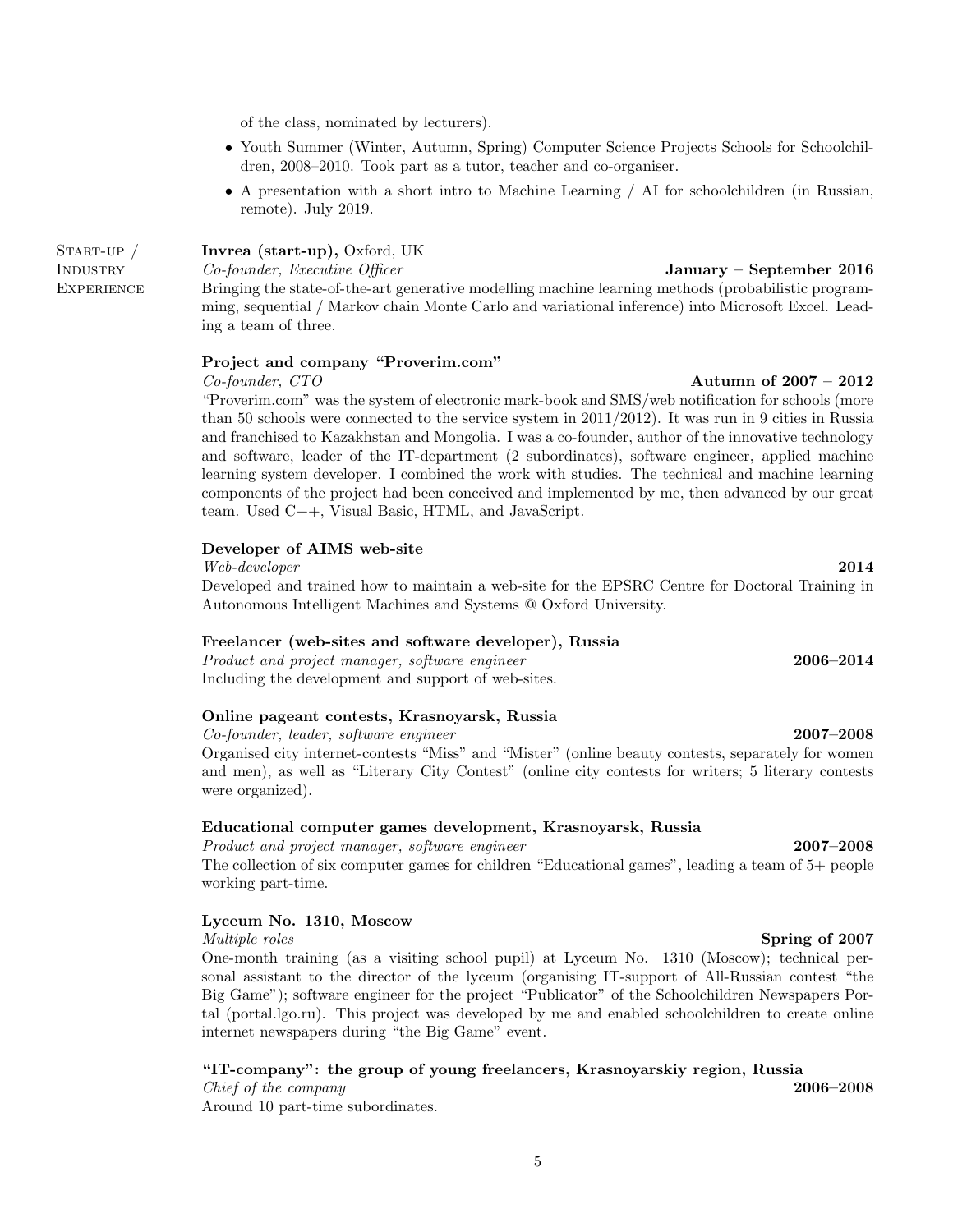#### Project "Electronic Kiosk-Seller", Krasnoyarsk, Russia

Software engineer, project lead 2005–2007 Development, tuning and introduction (application) of the project "Electronic Kiosk-Seller" (instant payment terminals).

### "YarSoft" LLC, Krasnoyarsk, Russia

Software engineer, system administrator 2005–2008 Part-time combined with studies. The company specialisation was in software development and software distribution, as well as advertisement.

## Project "Computer Agent for IRC-system" (aka chatbot), Krasnoyarsk, Russia

Idea author, software engineer 2004–2005 The chatbot system analysed messages from users in an instant chat (IRC) and acted on users' instructions. Simple basic statistics was applied to facilitate the chatbot.

Awards, Grants, Spotlights, and **ACTIVITIES** 

- REVIEWING NeurIPS Conference
	- Natural Sciences and Engineering Research Council of Canada
	- The topic driver of the "AI for MSK medicine" topic group (October 2020 to present), a part of the ITU/WHO focus group "AI for Health".
		- One of the panellists of the 'Build' session on building models for AI healthcare products at the AI in Healthcare masterclass organised by the Digital Health Section of the Royal Society of Medicine (17th of February 2021).
		- Presented a talk "Multiverse: Causal Reasoning Using Importance Sampling in Probabilistic Programming" and participated at the second International Conference on Probabilistic Programming 2020 (PROBPROG).
		- Lead organiser, as Head of AI & Data Science of EQL, of the preparatory meetings for the "AI for MSK medicine" topic group (to be a part of the ITU/WHO focus group "AI for Health"). The preparatory meetings were proposed and organised by EQL. Online, September 2019.
		- Participated at the NeurIPS Conference/Workshops 2020 (online, 2020).
		- One of the top 10% of high-scoring reviewers (based on average area chair ratings) of the NeurIPS 2020 conference.
		- Attended NeurIPS Conference and Workshops 2019 (Canada, 2019), representing Babylon Health AI.
		- UK Exceptional Talent visa (endorsement by UK Tech Nation), October 2019.
		- Participating in a meeting of the "Symptom assessment" topic group, representing Babylon Health, Berlin (Germany), October 2019.
		- Participating in a meeting of the "Symptom assessment" topic group, representing Babylon Health, London (UK), July 2019.
		- Attended NIPS Workshops in 2016 (Barcelona) and NIPS Conference and Workshops in 2017 (California), representing Babylon Health AI.
		- Heidelberg Laureate Forum (August 2015), a young researcher laureate.
		- Admission to Stanford Computer Science PhD program with full financial support (tuition fees plus living costs, 2014 and deferred to 2015). Had to courteously decline.
		- The Oxford Clarendon Fund Scholarship, the Cambridge International Scholarship and Ecole Polytechnique Fédérale de Lausanne PhD fellowship (2014). Courteously declined.
		- National fellowship of the Government of the Russian Federation, October 2013. For outstanding studying and research activities.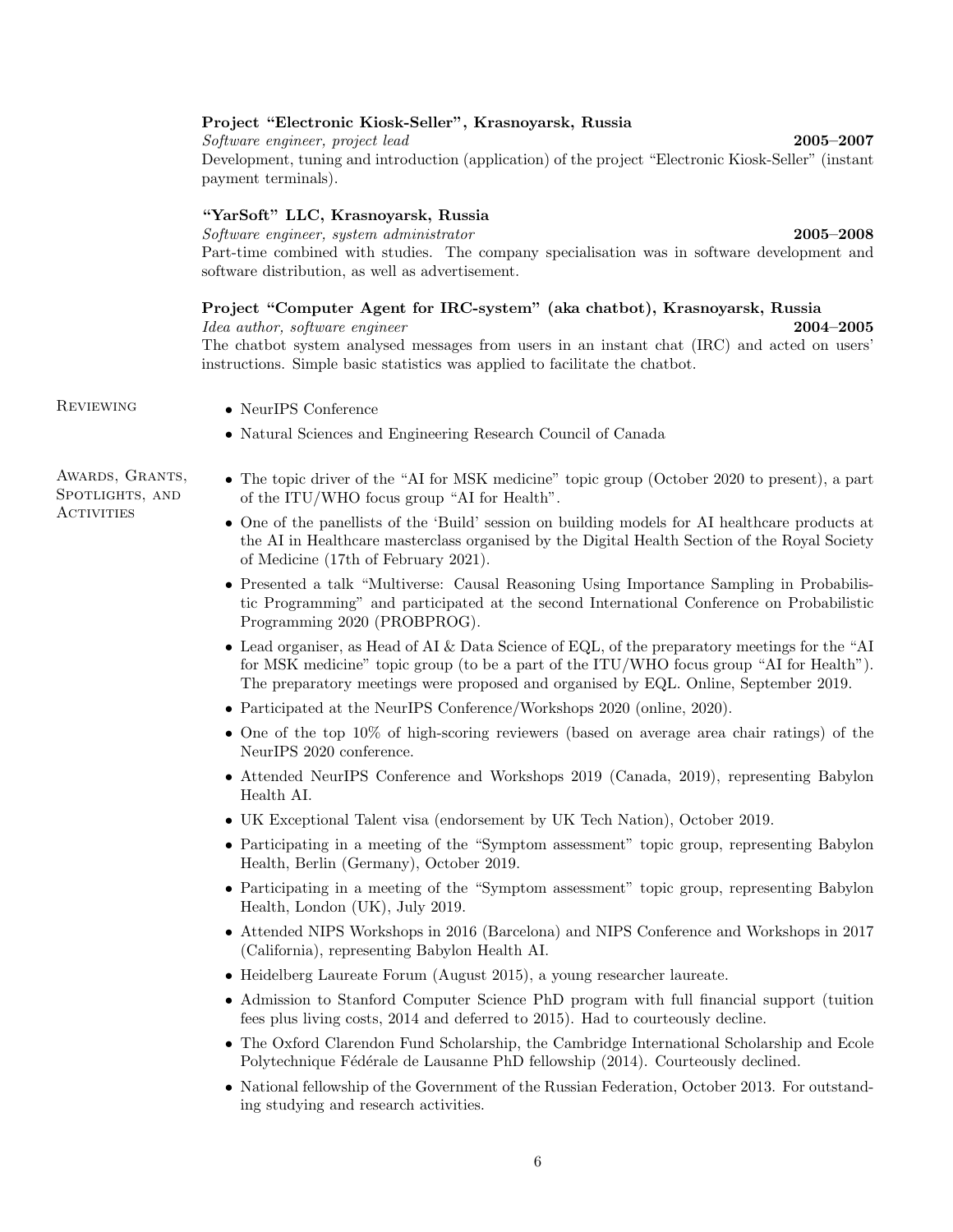- All-Russian Fellowship "Lift to the Future"<sup>[5](#page-6-0)</sup>, August 2013. Organised by the Russian company "Sistema".
- Conference "Neural Information Processing Systems Conference" 2012. Workshop "Probabilistic Programming: Foundations and Applications", Lake Tahoe, Nevada, USA. Presenting the work "Efficient, Envelope-based Multicore Markov Chain Inference for Church", which was accepted for a poster spotlight (short talk) and poster presentation. Venture demo (by Vikash Mansinghka and Yura Perov).
- Switzerland, École Polytechnique Fédérale de Lausanne, the poster session of the EPFL Summer Research Program, August 2012. Best Student Poster Award (1st place) for the project "Locomotion of Modular Robots: Optimizing Modular Robots Locomotion in Simulation and Applying Results to Real-World Robot".
- Russian President's Fellowship Award for outstanding students, which was given to conduct research at MIT for one academic year. Approx. \$30k fellowship incl. university fees and expenses.
- Switzerland, École Polytechnique Fédérale de Lausanne, School of engineering, Biorobotics Laboratory, Prof. Ijspeert, June–August 2012. Summer Research School in Technology and Life Sciences (competitive: the applicants/participants ratio is higher than 27 with the applications from all over the world). Supervised by Rico Möckel, Massimo Vespignani, Soha Pouya, Stéphane Bonardi, Prof. Auke Jan Ijspeert. Approx. \$4k scholarship incl. expenses covered.
- "StartUp Access" program, Cambridge (Massachusetts, USA), one week with business mentors and introduction to Boston/MIT's entrepreneurial ecosystem and its players, 6–10 February 2012. Representing the business project "ProverimCom", its achievements and prospects.
- Award "Best student of Siberian Federal University" (for outstanding achievements in studies, 2nd place), December 2011. Award "Best student" is given only to 3 students in each nomination each year.
- RuSSIR/EDBT 2011 Summer School in Information Retrieval & Database Technology, St. Petersburg, 2011. Presented results of the project "System of Electronic Mark-book for Schools Proverim.com" (poster session). Organizers: Saint Petersburg State University, ROMIP, EDBT Association.

Practical task in Machine Learning organised by Vladimir Gorovoy (Yandex) and Yana Volkovich (Barcelona Media) using Yandex.Market data as part of "an Introduction to Social Mining" course at RuSSIR/EDBT Summer School. Award, 1st place (First Prize).

- Microsoft Computer Vision School, Moscow, 2011. Diploma for successfully completing the school. Organizers: Microsoft Research, Lomonosov Moscow State University. 4th result (shared 5–7th place) in a practical task (tuning an image classifier).
- Summer School in Software Engineering and Verification, Moscow, 2011. Certificate for successfully completing the school. Organisers: Microsoft Research, Higher School of Economics.
- Yandex Summer School in Distributed Computing, Moscow (Dolgoprudny), 2011. Organizers: Yandex, Moscow Institute for Physics and Technology. Participated in/audited the school.
- International Summer School-Conference in Artificial Intelligence for students and young researches "Intelligent systems and technologies: state-of-the-art and outlook" ISyT'2011, Tver (city), 2011. Award for the best student report; also a certificate for participating. Organisers: the Russian Association for Artificial Intelligence, Tver State Technical University.
- X International FAMET'2011 Conference, Krasnoyarsk (section "Computer Science"). Paper "Planning the operation of web server processes", presentation.

<span id="page-6-0"></span><sup>&</sup>lt;sup>5</sup>I was selected by the panel for this All-Russian student fellowship in a contest but actually never received the scholarship money because after the selection I was asked to sign a contract to reassign academic intellectual property.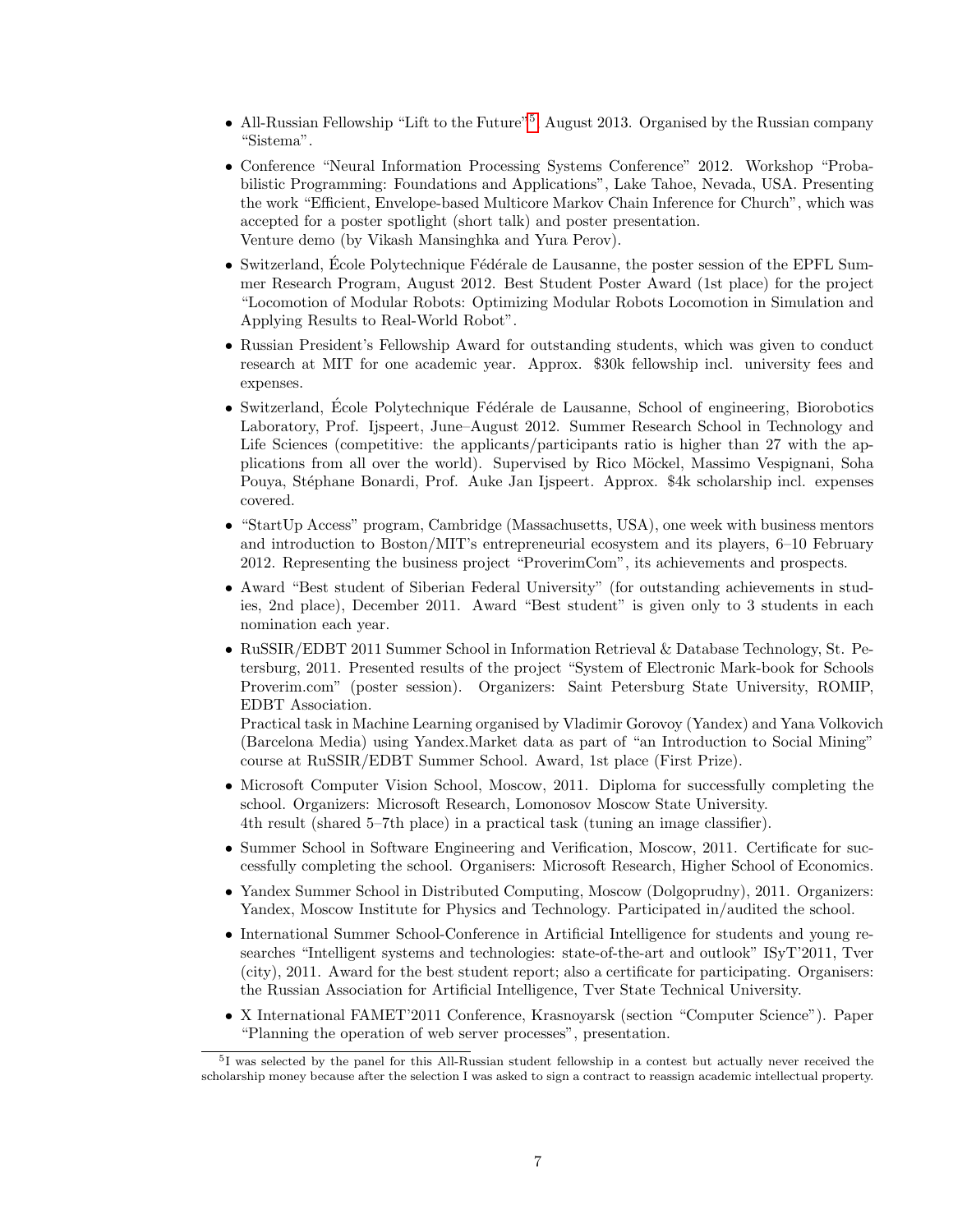- Regional computer software contest "Soft-Parade 2011". Award "Ultimate Champion" (Grand Prize). <http://www.soft-parade.ru/>.
- Regional software engineering challenge at "Soft-Parade 2011". Award, 1st place.
- VII All-Russian Scientific and Practical Conference of Students and Young Scientists "Youth and Science", the section "Modern Problems of Mathematics and Computer Science", 2011. Paper "Practical implementation of an elementary recognition method for processing paper forms", 2nd place.
- "National (All-Russian) Conference on Artificial Intelligence" (KII-2010), Tver (city), 2010. Participant-student.
- XVI Inter-regional Theoretical and Practical Student Conference in Economics "Problems of Economics" (Siberian Federal University), 2009. Paper "New smart services for our university", award, 3rd place.
- Fellowship from the bank MDM Bank for talent students. Prize-winner.
- Rating at Siberian Federal University, a semester in the 2009–2010 academic year. Absolutely first (by average points) among approx. 8000 1st- and 2nd-year students according to the official university rating of freshmen and sophomore classes.
- All-Russian Contest "Business in Innovative Technologies" ("BIT"), regional stage, Tomsk (city), 2009. Co-winner (project "System of Electronic Mark-book for Schools"), award, 1st place ("BIT" is a Russian analog for "MIT Entrepreneurship Competition").
- All-Russian Summer School "Seliger 2009" for Youth Innovators, section for young researches, Tver (city). A certificate of the "Open Innovation University".
- Exhibition "Scientific and Technical Youth Creativity", Moscow, 2009. Delegated from the university, certificate "Innovative products".
- XV Inter-regional Theoretical and Practical Student Conference in Economics "Problems of Economics" (Siberian Federal University), 2009. Paper "Innovative Economic Growth in Russia: problems and perspectives", 1st place within the section and within the whole conference (shared).
- Youth Summer (Winter, Autumn, Spring) Computer Science Projects Schools for Schoolchildren, 2006–2008. Took part as programmer and then as leader of team (totally 9 times), took the 1st places (with awards) in contests several times (individual and team championships).
- A software patent (Russia) for the software product "System of Electronic Mark-book for Schools Proverim.com", 2008. Patent certificate.
- Grant from Krasnoyarsk company "Iskra" (specialises in information technologies), 2008. Prize-winner.
- Summer school "Innovative enterprise" on "TIM Birusa 2008". Certificate.
- Regional activity for initiative young people "TIM Birusa 2008". Co-winner on Krasnoyarsk youth economic forum (projects contest) with the project "System of Electronic Mark-book for Schools"; one of the top performers (a "top-member") among students; and a participant of "bonus days".
- Regional software engineering challenge "Soft-Parade 2008". Winner, award, 1st place.
- Regional computer software contest "Soft-Parade 2008". Co-author, co-leader, software engineer of the project "City Internet Beauty Contest and City Literary Contest", award, 4th place in section "Debut".
- Regional computer software contest "Soft-Parade 2008". Co-author, co-leader, programmer of the project "System of Electronic Mark-book for Schools", award, 4th place in section "Informational Services".
- Regional Youth Scientific Challenge "Youth and Science", 2008. Winner, award "Ultimate Leadership" in the nomination "New technologies of the 21st century".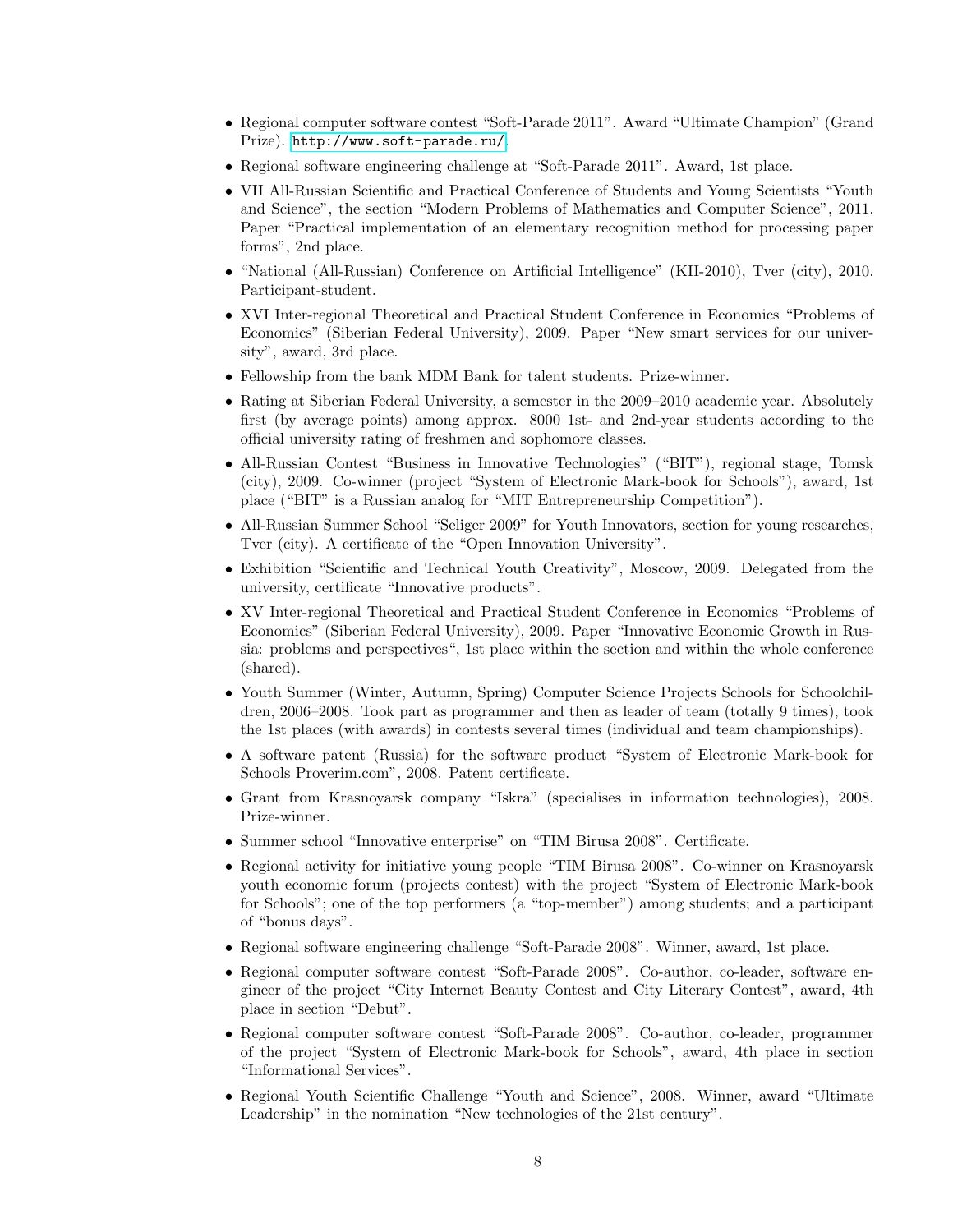- Prize (award) of the Krasnoyarsk mayor for young gifted persons, 2008. Prize-winner.
- 5th Krasnoyarsk Economic Forum, 2008. Participant (fee-free pass from the Government of Krasnoyarskij krai region).
- Regional IT-championship, First Siberian IT-festival, Krasnoyarsk, 2007. Award "Internet technologies", 3rd place among students and young professionals.
- Regional computer software contest "Soft-Parade 2007". Lead and software engineer of the project "Internet Publishing Manager (site)", award, 3rd place in section "Informational Services".
- All-Russian Contest of School Newspapers and Magazines, 2007. Diploma in the nomination "Special Prize" (for my personal activity and as a board member of our gymnasium newspaper).
- Practical training "Internet Journalism" in the journal "Education in Lyceums and Gymnasiums", Moscow, 2007. Certificate "Information technologies in journalism".
- Regional computer software contest "Soft-Parade 2006". The project "Electronic Kiosk-Seller", winner, award, 2nd place in section "Informational Services".
- Krasnoyarsk City's Oktiabriskiy District's Scientific and Practical Conference for schoolchildren, 2005–2006 school year, the section of Mathematics. 3rd place.
- Regional computer software contest "Soft-Parade 2005". Author and programmer of the project "Computer Agent for IRC-system", award, 3rd place in section "Debut".

#### Papers, Posters, and Reports

- Paper "Applying Artificial Intelligence Methods for the Estimation of Disease Incidence: The Utility of Language Models" by Yuanzhao Zhang, Robert Walecki, Joanne R. Winter, Felix J. S. Bragman, Sara Lourenco, Christopher Hart, Adam Baker, Yura Perov and Saurabh Johri. Frontiers in Digital Health, December 2020, <https://doi.org/10.3389/fdgth.2020.569261>.
- Paper "Learning medical triage from clinicians using Deep Q-Learning", Albert Buchard, Baptiste Bouvier, Giulia Prando, Rory Beard, Michail Livieratos, Dan Busbridge, Daniel Thompson, Jonathan Richens, Yuanzhao Zhang, Adam Baker, Yura Perov, Kostis Gourgoulias, Saurabh Johri, arXiv, <https://arxiv.org/abs/2003.12828>. 2020.
- Paper "Copy, paste, infer: a robust analysis of twin networks for counterfactual inference". Logan Graham, Ciarán M. Lee, Yura Perov. Accepted to and presented at the "Causal ML" workshop (workshop full name is " 'Do the right thing': machine learning and causal inference for improved decision making") at the NeurIPS 2019 (Vancouver, Canada).
- Paper "MultiVerse: Causal Reasoning using Importance Sampling in Probabilistic Programming", Yura Perov, Logan Graham, Kostis Gourgoulias, Jonathan G. Richens, Ciarán M. Lee, Adam Baker, Saurabh Johri, arXiv, <https://arxiv.org/abs/1910.08091>. Accepted to and presented with a poster at the Second Approximate Inference Symposium (Vancouver, Canada, 2019).
- Paper "Universal Marginaliser for Deep Amortised Inference for Probabilistic Programs", Robert Walecki, Kostis Gourgoulias, Adam Baker, Chris Hart, Chris Lucas, Max Zwiessele, Albert Buchard, Maria Lomeli, Yura Perov, Saurabh Johri, arXiv, [https://arxiv.org/abs/](https://arxiv.org/abs/1910.07474) [1910.07474](https://arxiv.org/abs/1910.07474).
- Paper "Tuning semantic consistency of active medical diagnosis: a walk on the semantic simplex", Albert Buchard, Adam Baker, Konstantinos Gourgoulias, Alexandre Navarro, Yura Perov, Max Zwiessele, and Saurabh Johri. An abstract accepted (and presented by Albert) at the Frontier of AI-Assisted Care (FAC) Scientific Symposium at Stanford (CA, USA), September 2019.
- Paper "A comparative study of artificial intelligence and human doctors for the purpose of triage and diagnosis", Salman Razzaki, Adam Baker, Yura Perov, Katherine Middleton, Janie Baxter, Daniel Mullarkey, Davinder Sangar, Michael Taliercio, Mobasher Butt, Azeem Majeed, Arnold DoRosario, Megan Mahoney, Saurabh Johri. arXiv, [https://arxiv.org/abs/1806.](https://arxiv.org/abs/1806.10698)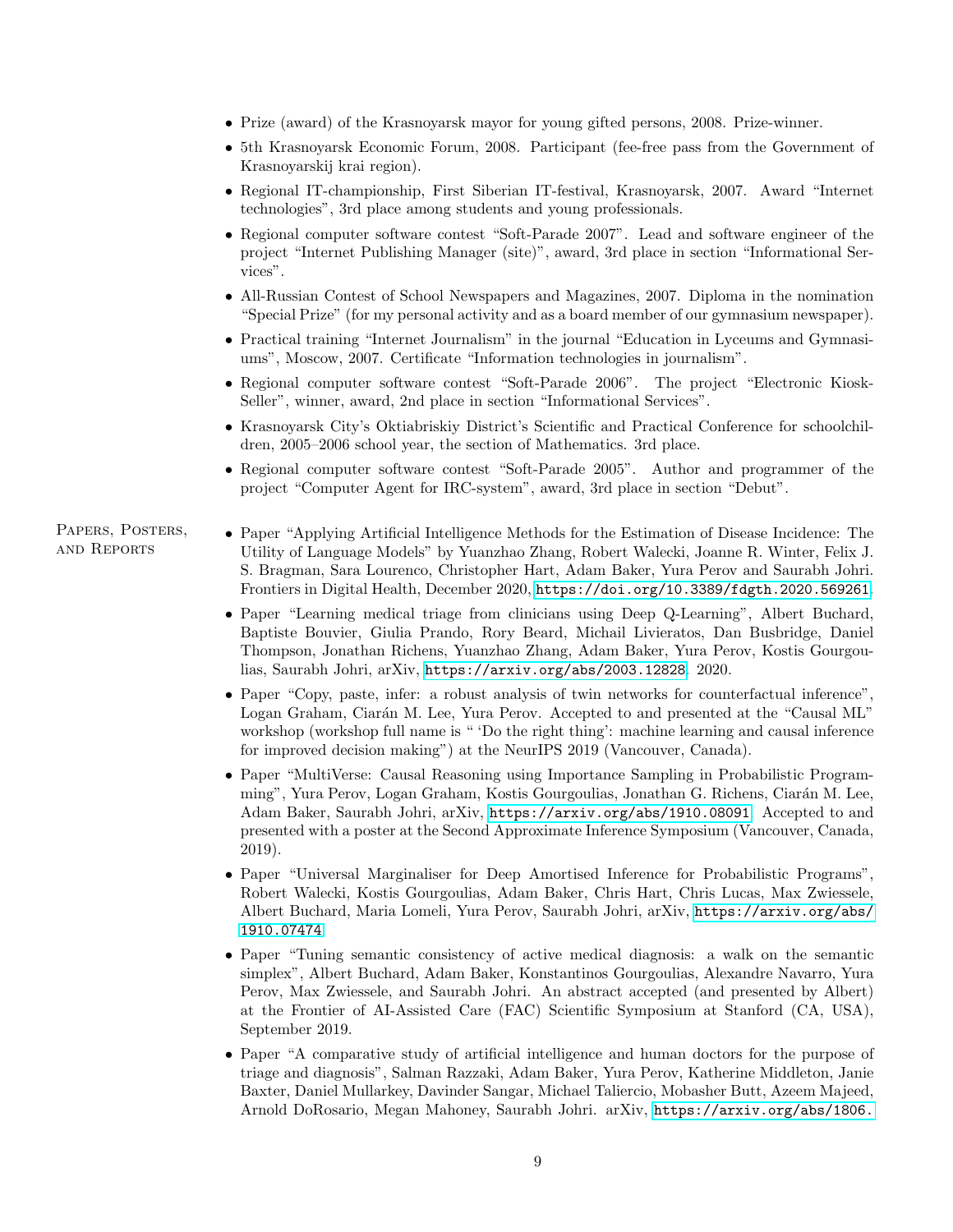[10698](https://arxiv.org/abs/1806.10698), June 2018. An abstract accepted and co-presented (as a robot via telepresence) with a poster at the Frontier of AI-Assisted Care (FAC) Scientific Symposium at Stanford (CA, USA), September 2019. A version of this paper is also published in Frontiers in Artificial Intelligence, November 2020, <https://doi.org/10.3389/frai.2020.543405>.

- Paper "Universal Marginalizer for Amortised Inference and Embedding of Generative Models", Robert Walecki, Albert Buchard, Kostis Gourgoulias, Chris Hart, Maria Lomeli, A. K. W. Navarro, Max Zwiessele, Yura Perov, Saurabh Johri, 2018, arXiv, [https://arxiv.org/abs/](https://arxiv.org/abs/1811.04727) [1811.04727](https://arxiv.org/abs/1811.04727).
- Paper "Inference Over Programs That Make Predictions", Yura Perov. The International Conference on Probabilistic Programming, 2018. Presented with a poster.
- Paper "A Universal Marginalizer for Amortized Inference in Generative Models", Laura Douglas, Iliyan Zarov, Konstantinos Gourgoulias, Chris Lucas, Chris Hart, Adam Baker, Maneesh Sahani, Yura Perov, Saurabh Johri. NIPS 2017 Workshop on Advances in Approximate Bayesian Inference.
- Paper "Spreadsheet Probabilistic Programming", Mike Wu, Yura Perov, Frank Wood, Hongseok Yang, William Smith, 2016, arXiv, <http://arxiv.org/abs/1606.04216>. Also was accepted to the International Conference on Probabilistic Programming 2018, for a poster presentation (the poster presentation itself could not take place due to finance).
- Master's Thesis "Applications of Probabilistic Programming", Oxford, 2016. [http://arxiv.](http://arxiv.org/abs/1606.00075) [org/abs/1606.00075](http://arxiv.org/abs/1606.00075)
- Paper "Nonparametric Bayesian Models for Unsupervised Activity Recognition and Tracking", Neil Dhir, Yura Perov and Frank Wood, International Conference on Intelligent Robots and Systems (IROS 2016, acceptance rate:  $830/1719 = 48\%$ ).
- Paper "Automatic Sampler Discovery via Probabilistic Programming and Approximate Bayesian Computation", Yura Perov and Frank Wood, the International Conference on Artificial General Intelligence 2016 (Springer).
- Abstract and poster "Data-driven Sequential Monte Carlo in Probabilistic Programming", Yura Perov, Tuan Anh Le and Frank Wood, NIPS Workshop on Black Box Learning and Inference (2015).
- Bachelor's Thesis on Generative Probabilistic Programming (in Russian language), Krasnoyarsk, Cambridge (US), Oxford, 2014. <http://arxiv.org/abs/1601.07224>
- Abstract and poster "Learning probabilistic programs", Yura Perov and Frank Wood, NIPS Probabilistic Programming Workshop (2014). Was accepted for a poster presentation with a spotlight.
- Talk abstract "Probabilistic programming and automatic programming" in "Approaches and Applications of Inductive Programming" (Dagstuhl Seminar 13502). Dagstuhl Reports. ISSN 2192-5283. Edited by Sumit Gulwani, Emanuel Kitzelmann, and Ute Schmid. URL [http:](http://drops.dagstuhl.de/opus/volltexte/2014/4507) [//drops.dagstuhl.de/opus/volltexte/2014/4507](http://drops.dagstuhl.de/opus/volltexte/2014/4507).
- Paper "Venture: a higher-order probabilistic programming platform with programmable inference", Vikash Mansinghka, Daniel Selsam, Yura Perov. <http://arxiv.org/abs/1404.0099>
- Paper "Approximate Bayesian Image Interpretation using Generative Probabilistic Graphics Programs", Vikash K. Mansinghka, Tejas D. Kulkarni, Yura N. Perov, Joshua B. Tenenbaum. NIPS 2013. Accepted for full oral presentation (oral acceptance rate: 20/1420 total submissions =  $1.4\%$ ); paper acceptance rate:  $360/1420 = 25\%$ . (Also arXiv:1307.0060)
- Paper "Gait optimization for Roombots modular robots Matching simulation and reality", Rico Möckel, Yura Perov, Anh The Nguyen, Massimo Vespignani, Stéphane Bonardi, Soha Pouya, Alexander Spröwitz, Jesse van den Kieboom, Frédéric Wilhelm, Auke Jan Ijspeert. IROS 2013. (acceptance rate: 903/2089 = 43%).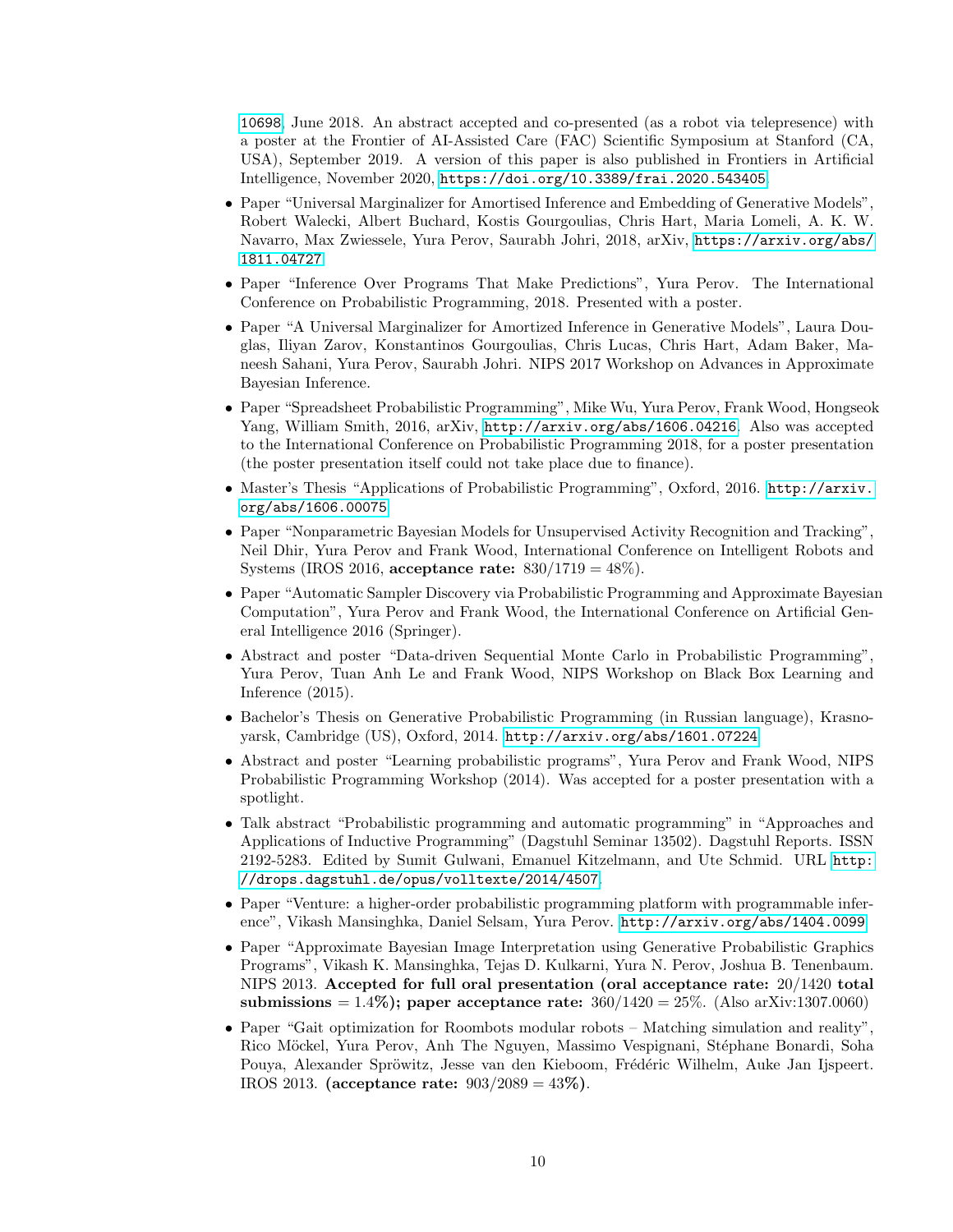- Abstract/Poster "Efficient, Envelope-based Multicore Markov Chain Inference for Church", Yura Perov and Vikash Mansinghka. NIPS 2012 "Probabilistic Programming: Foundations and Applications" Workshop.
- Poster "Locomotion of Modular Robots: Optimizing Modular Robots Locomotion in Simulation and Applying Results to Real-World Robot", Yura Perov, Rico Möckel, Massimo Vespignani, Soha Pouya, Stéphane Bonardi, Auke Jan Ijspeert. Switzerland, EPFL, Summer research program symposium. Best poster award.
- Paper 'System description manual of the project "System of Electronic Mark-book for Schools Proverim.com"' (in Russian), Yura Perov. Intelligent Systems and Technologies: State-ofthe-art and Outlook. Proceedings of International Summer School-Conference in Artificial Intelligence for students and young researches. Tver, 2011. Best student report award.
- Paper "Planning the operation of web server processes" (in Russian), Yura Perov. Collected articles of X International FAMET'2010 Conference. Krasnoyarsk, 2011.
- Paper "New smart services for our university" (in Russian), Yura Perov and Natalia G. Makuha. Modern Problems of the Economics. Collected articles of the XVI Interregional Theoretical and Practical Student Conference in Economics, Siberian Federal University, Krasnoyarsk, 2010.
- Review paper "Innovative Economic Growth in Russia: problems and perspectives" (in Russian), Yura Perov and Tatiana V. Kovaleva. Modern problems of the economics. Collected articles of the XV Interregional Theoretical and Practical Student Conference in Economics, Siberian Federal University, Krasnoyarsk, 2009. Best student report award (1st place).
- "Introduction to Publicator" (a manual for the internet service) (in Russian), a part of a special appendix for the journal "Education in Lyceums and Gymnasiums", a series of brochures "Master class. Open lesson", #7, 2007, Tatiana Michailova, Vladimir Golovner, Yura Perov, et al.
- Patent application for work "MultiVerse: Causal Reasoning using Importance Sampling in Probabilistic Programming". Filed by Babylon Health. The application is submitted and pending at its early stage.
	- Patent application for work "Universal Marginaliser for Deep Amortised Inference for Probabilistic Programs". Filed by Babylon Health. The application is submitted and pending at its early stage.
	- Patent application for work "Universal Marginalizer for Amortised Inference and Embedding of Generative Models" (as a continuation with new invention to the previous claims). Filed by Babylon Health. The application is submitted and pending at its early stage.
	- Patent application for work "A Universal Marginalizer for Amortized Inference in Generative Models". US20190180841A1. Filed by Babylon Health. The application is submitted and pending.
	- Patent application "Computing engine, software, system and method". US20170269561A1. Filed by Invrea. The application was submitted. The application was abandoned and the company was dissolved.
	- Patent application "Methods and devices for executing program code of a probabilistic programming language". WO2015140550A1, US20170090881A1. Filed by Oxford University Innovation, then the project was archived due to the lack of financial support and the application was stopped.

### PATENT Applications